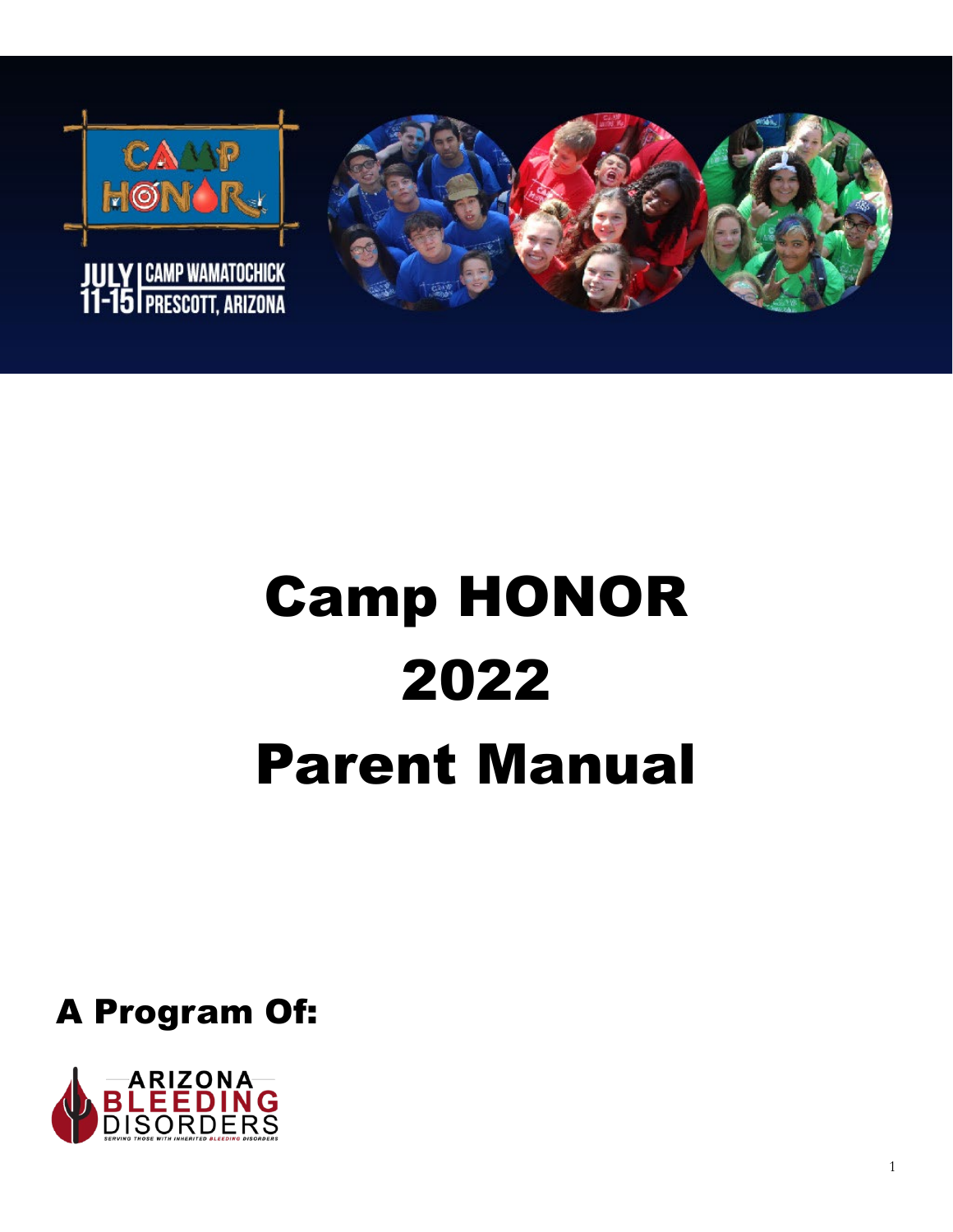

**Thank you for entrusting us with your children. We take this responsibility very seriously and take every precaution to ensure their safety and well-being. We are excited about this week! We have great adventures, new friendships, and many fun activities in store for your child!** 

**Camp HONOR is made possible by generous donations from individuals and corporations. All of the funding for the camp comes from donations. Thanks to those who have supported us and made this week a reality!**

# **The Camp HONOR Program**

H.O.N.O.R. is an acronym that stands for **H**emophiliacs **O**vercoming **N**ew **O**bstacles **R**esourcefully. Therefore, our camp is designed to allow children with medical needs the opportunity to experience the camp activities such as canoeing, camping, sports, team building games, arts and crafts, in a loving environment that can meet the special needs of each child.

Established in 1994, Camp HONOR is open to children ages 8-17 from the inherited bleeding disorder community. This includes those who have hemophilia and von Willebrand disease. We also partner with the Bill Holt clinic to better help serve the HIV portion of our community. We believe that a bleeding disorder affects the entire family. Therefore, also included are children of parents with bleeding disorders and brothers and sisters. Siblings become an important part of the caring community when they share the common experience of Camp HONOR.

In some way, every child at camp is affected by a bleeding disorder or HIV at some point in their life. Our goal is to create a supportive environment at camp that becomes a perfect conduit for healthy living and wellness. At Camp HONOR we promote personal independence and foster community spirit.

There are over 100 standards with which we comply. These standards cover everything from safety practices to administrative policies, from cabin bunk arrangements to program quality.

# **Mission**

The mission of Camp HONOR is to enrich the lives of children affected by an inherited bleeding disorder by providing life-changing camp experiences that are exciting, empowering, and educational, in a physically safe and medically sound environment.

# **Vision**

At Camp HONOR our vision is that our campers will embrace our camp values and one day take personal responsibility for their own lives and become strong advocates for their own care.

# **Values**

Honesty, Respect, Responsibility, Community, Independence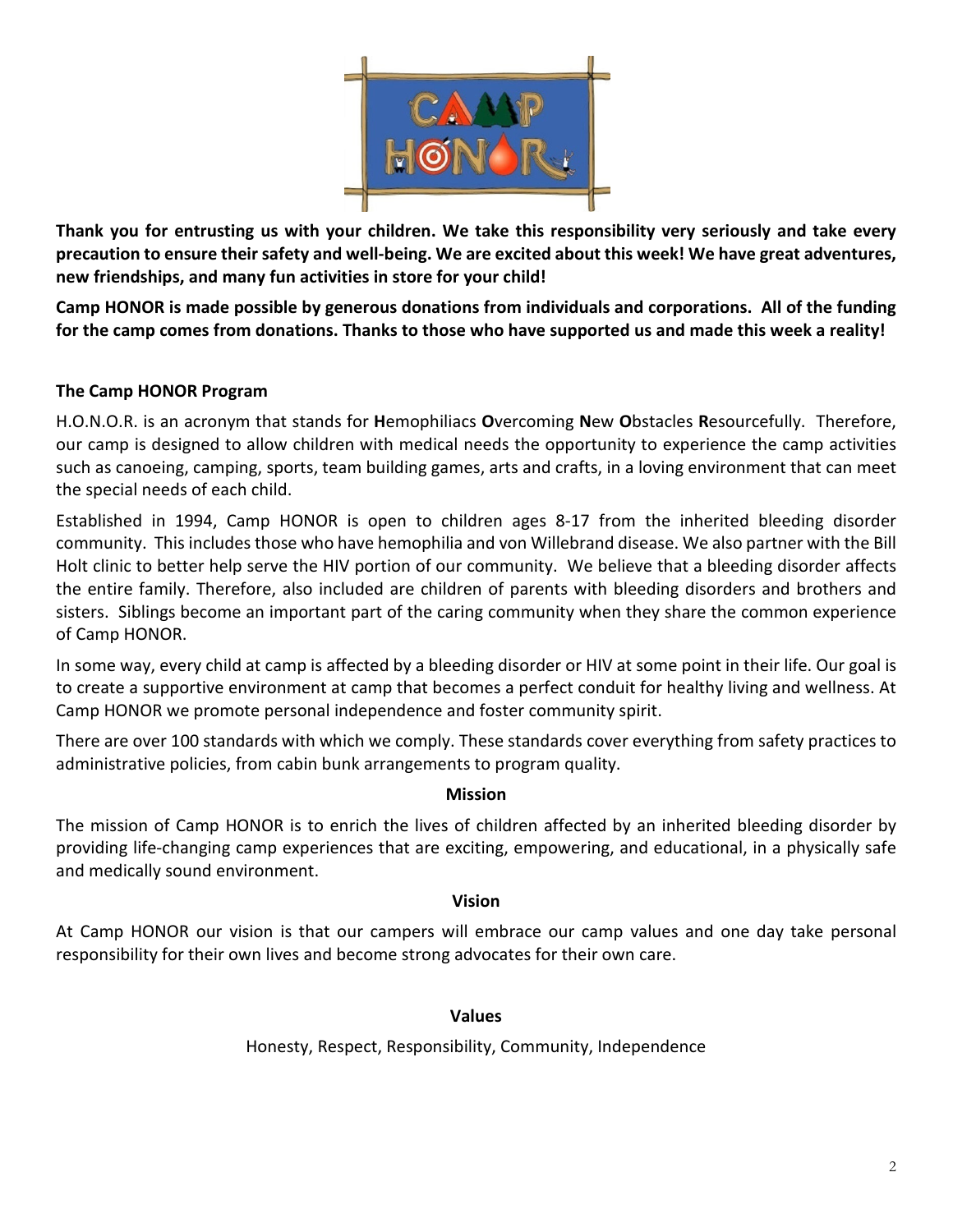# **Summer Camp Goals**

Through a camper-centered program that focuses on the premise of keeping campers and staff safe, respected, and loved, we intend to empower our staff and campers to achieve these goals.

At Camp HONOR we strive to:

- 1. Develop medical independence.
- 2. Teach life skills.
- 3. Enhance self-worth and self-confidence.
- 4. Foster memorable friendships.
- 5. Create a community of peers facing similar situations.
- 6. Provide mentoring and leadership opportunities.
- 7. Empower campers to gain acceptance of their medical condition.
- 8. Educate campers to become self-advocates for medical care.
- 9. To provide the highest quality of medical care that is non-intrusive to camp life.

# **Philosophy**

You may often hear us refer to Camp HONOR as a "legacy camp". This means once you are a part of the Camp HONOR family, you are always a part of the Camp HONOR family and we want you to come back year after year. If it were not for Camp HONOR, most children with hemophilia in Arizona would not know another child with hemophilia or HIV. We believe that a chronic condition affects the entire family. We invite siblings to attend as well. Camp also provides a great opportunity for siblings and other children from our unique community to learn more about inherited bleeding disorders and how to help. Our philosophy is to provide our campers with a normal camping experience by providing them with traditional camping activities in a safe environment.

# **Camp HONOR Leadership**

Camp HONOR is planned and organized by the Camp Committee comprised of volunteers and staff from the Arizona Hemophilia Association. Many have several years of experience working at Camp HONOR and have a strong commitment to ensuring your child has a memorial experience! Many hours of work go into making Camp HONOR a fun and safe environment for everyone. Below is information on the leadership team.

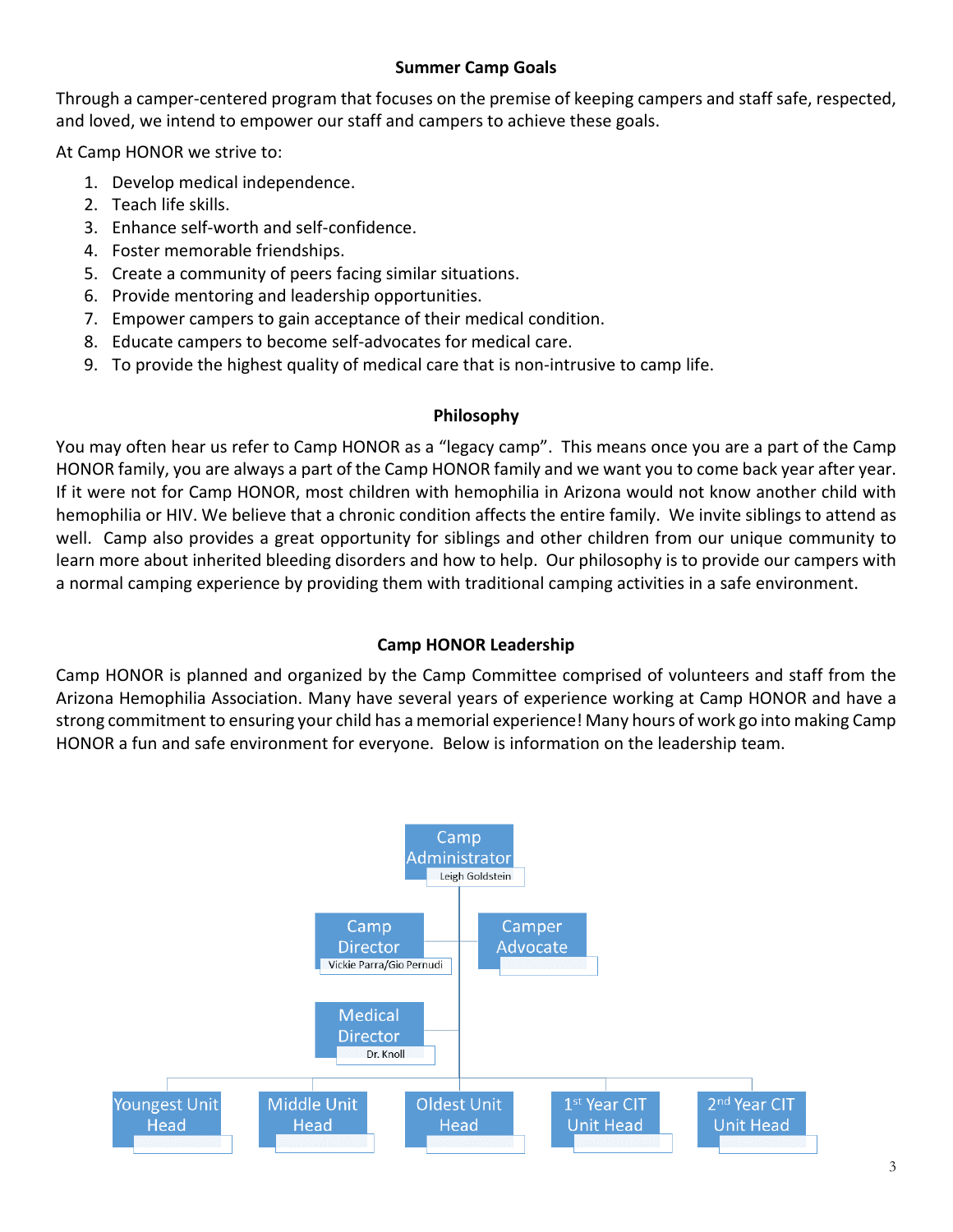# **Partnership with You**

At Camp HONOR we work in partnership with you, the parent. Our goal is to optimize your child's experience at camp. We believe that to set the camper up for the greatest success, we need your help in preparing your child for camp. It is important for you to let us know if there are any specific concerns or issues we show know about before your child arrives at camp. We need you to talk with your child about the contents of this manual and to get them excited about camp. We ask that you support the requirements set forth in this manual. Please do not allow your child to bring electronic devices, particularly cell phones. You are entrusting us with your child and giving your child a cell phone creates a perception of mistrust in our camp leadership and staff. We take our responsibility very seriously and you can rest assured that all of the campers are in good hands.

The campers will learn independence and self-infusion at camp. We ask that you support our efforts and reaffirm this independence at home. Most of the campers are excited and proud of their accomplishments. Ask your child about what they learned at camp and have them show you how they self-infuse. Encourage them to continue their efforts at home. Not every child will be independently self-infusing, but each year they come to camp, they come closer in managing their own care. Please continue to encourage and promote this independence. This is critical for success in managing their chronic condition over their lifetime.

# **Missing Home**

The American Camp Association (ACA) suggests the following tips for parents to help their child deal with homesickness at camp:

- 1. Encourage your child's independence throughout the year. Practice separations, such as sleepovers at a friend's house, can simulate the camp environment.
- 2. Involve your child in the process of deciding to go to camp. The more that the child owns the decision, the more comfortable the child will feel being at camp.
- 3. Discuss what camp will be like before your child leaves. Consider role-playing anticipated situations, such as using a flashlight to find the bathroom.
- 4. Prepare your child ahead of time that there will be no phone calls to set the expectations.
- 5. Send a note ahead of time to arrive the first day of camp. Acknowledge, in a positive way, that you will miss your child. For example, you can say "I am going to miss you, but I know that you will have a good time at camp."
- 6. Don't bribe. Linking a successful stay at camp to a material object sends the wrong message. The reward should be your child's new-found confidence and independence.
- 7. Pack a personal item from home, such as a stuffed animal.
- 8. Talk candidly with your child before camp that he/she may miss home, that this is normal, and that they should let their counselor know if they are having difficulties.
- 9. Don't feel guilty about encouraging your child to stay at camp. For many children, camp is a first step toward independence and plays an important role in their growth and development.
- 10. While most incidents of homesickness will pass in a day or two, approximately seven percent of the cases are severe. If your child is not eating or sleeping because of anxiety or depression, it is time to go home. Camp staff in collaboration with you will determine if your child needs to come home. Don't make your child feel like a failure if their stay at camp is cut short. Focus on the positive and encourage your child to try camp again next year.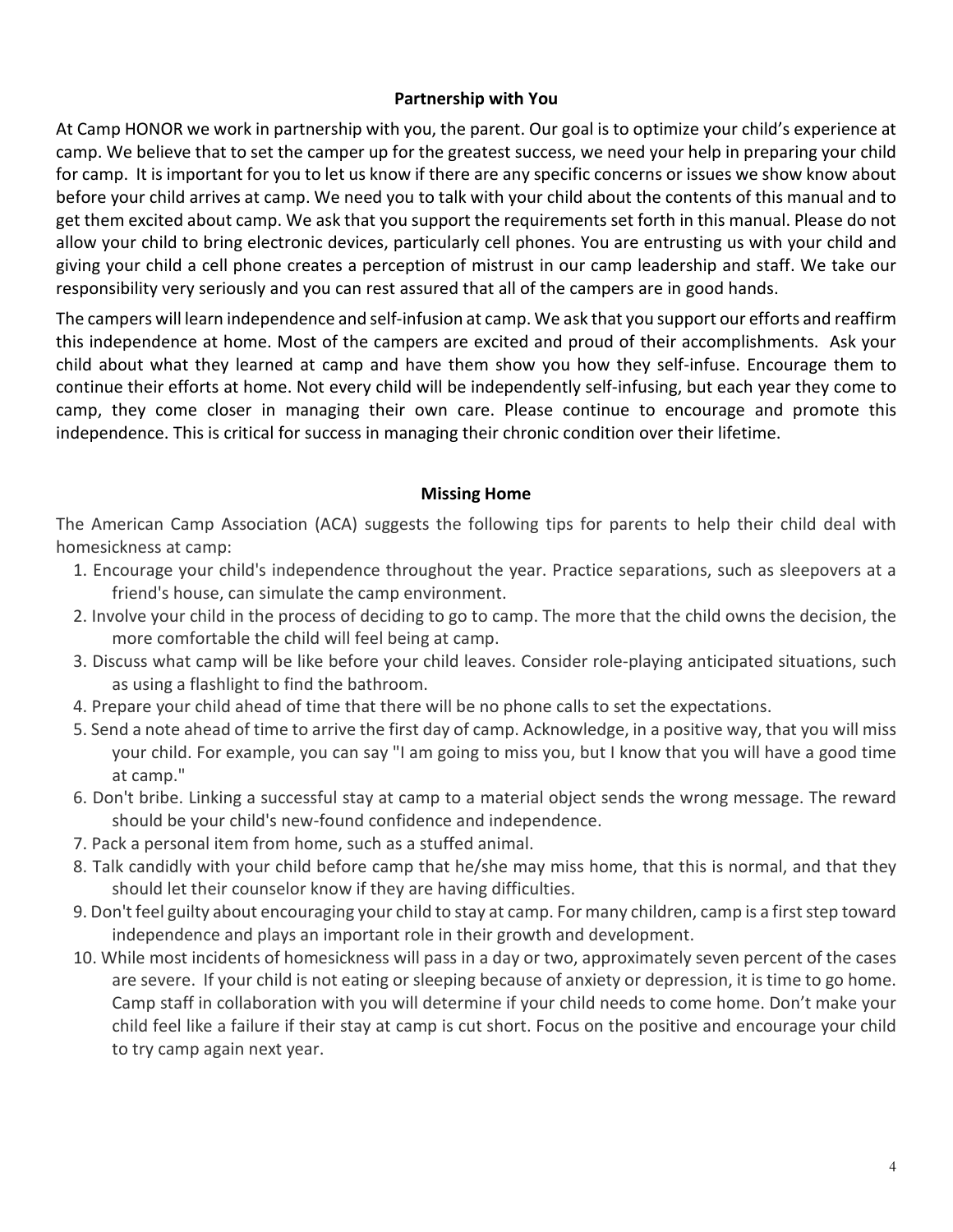# **Camp HONOR Staff**

The staff at Camp HONOR is comprised of individuals who have a love for kids and a dedication to our Camp! We are staffed by volunteer counselors, activity leaders, and medical staff. The medical staff includes volunteer physicians and nurses from the Hemophilia Treatment Centers in Phoenix and Tucson as well as the Bill Holt Clinic at Phoenix Children's Hospital. Camp HONOR staff members are specially trained in the areas of camp counseling, child development, hemophilia, vWD, HIV, Hepatitis, universal precautions, and confidentiality.

Camp staff members are screened, interviewed and complete a full background check before they attend an orientation training designed to guarantee a fulfilling and safe experience for your camper.

Some of the staff have a bleeding disorder and act as role models of living with a bleeding disorder and giving back. All are volunteers who give of their time and talents to make this week memorable for your child. Approximately 85% of each year's staff are return staff members. Cabins have counselors and one C.I.T. (counselor in training).

# **The Counselor-In-Training (CIT) Program**

There is a CIT program for campers who are age 16 and over. The goal of the program is to train CIT's in leadership skills, counseling techniques, outdoor skills, and to prepare them to work in a cabin with younger campers. Combining the fun of summer camp with the responsibilities of being a counselor is the best of both worlds. CIT's receive training that will teach them team-work, healthy communication, and problem-solving skills.

# **The Camp Facility**

The Arizona Bleeding Disorders has rented Camp Wamatochick near Prescott, AZ to hold its summer session of Camp HONOR 2022. This will be our first year using their facility for Camp Honor. The facility is well-equipped with activities such as the typical arts and crafts, sports, archery, and a ropes course. With so much to do, it is sure to be a great year at Camp HONOR.

# **Camper Cabin Assignments**

Grouped together by age and school grade, campers are assigned to boys or girls cabins where their camp counselors guide them through the routine and non-routine way of camp life. As a general rule, siblings are not assigned to the same cabins. We create ample opportunities throughout the day for campers to foster friendships with other campers in the other cabins. The ratio of staff to campers in each cabin is 1:4.

# **Theme of the Week**

The theme this year is Olympics. The theme will be represented with light-hearted elements such as spirit/dress up days and a bonfire. Please feel free to send your child to camp with items that will help enforce the theme, though it's not necessary.

As always though, we are sticking with the Camp HONOR fundamentals. Since summer camp is an ideal place to teach children about living together as a community, we work to incorporate positive messages and experiences that help them to grow and develop.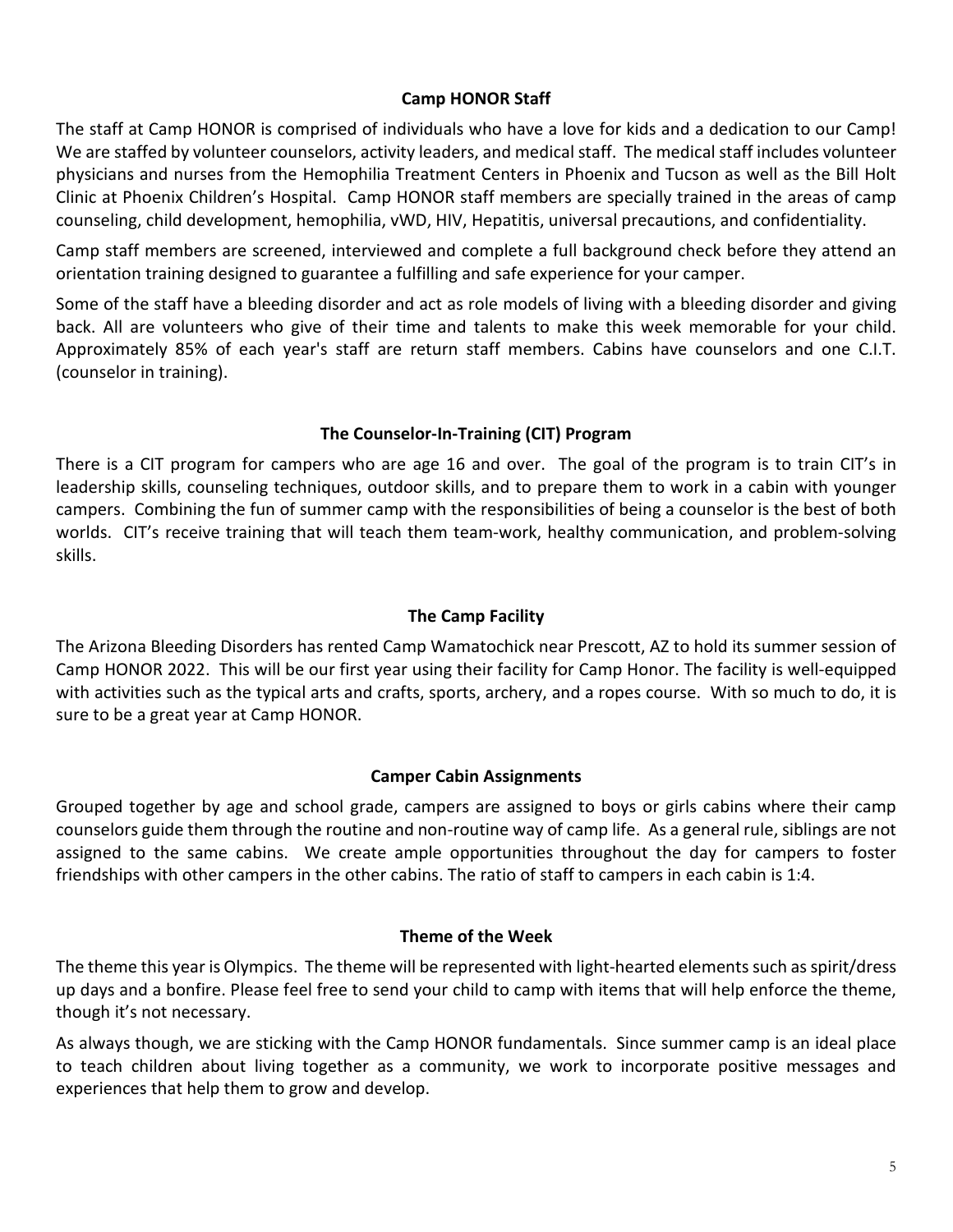# **Camp Routine/Typical Day**

Cabins follow a daily schedule designed specifically for their age group. The morning begins with breakfast, followed by cabin cleanup and then it's off to your morning sessions. A typical morning might begin with archery, followed by arts and crafts. After lunch and singing, there is rest hour followed by afternoon sessions. The afternoon may consist of canoeing followed by sports.

The evenings are all-camp programs like a carnival, game, or scavenger hunt. In the middle of the week, the camp in designated age-appropriate groups will all sleep out under the stars on an overnight. Below is a typical schedule, keep in mind, the schedule may change and look different when you get to camp.

| <b>AM</b>               | <b>PM</b>                         |
|-------------------------|-----------------------------------|
| 6:00 Wake-up (Optional) | 12:00 Lunch                       |
| 7:00 Morning Infusions  | 1:00 Rest hour                    |
| 8:00 Breakfast          | 2:00 Session III                  |
| 8:30 Cabin Clean Up     | 3:30 Session IV                   |
| 9:00 Session I          | 5:00 Shower Hour                  |
| 10:30 Session II        | 6:00 Dinner                       |
|                         | 7:00 Evening Program              |
|                         | 9:00 Cabin Chat/Camper lights out |

# **Camper Behavior and Participation**

There are three Camp Rules for all campers to follow:

- 1) No Physical Violence Hugs and High Fives are the way to go.
- 2) No Killer Statements Hurtful words can ruin a camp experience, so we always use Builder Statements.
- 3) No Unsupervised Activities Camp is always more fun when we are together.

Campers are expected to act in accordance to the Camp HONOR's mission and in compliance to the five core Camp HONOR values: Honesty, Respect, Responsibility, Community, and Independence.

We strive to create a caring community that fosters friendships, respect, and acceptance of the differences all of us have. Camp HONOR will not accept campers who are unable or unwilling to abide by the camp rules. If behavior problems arise at camp, parents will be contacted. **Parents must be available to pick up their child from camp with-in 6 hours of be notified**, should the decision to leave be made by the camp administrative staff.

Please make sure you have read and completed the *Camper Code of Honor* form that is attached to this manual. That form needs to be turned in prior to camp. It is important to go over this with your child to make sure he/she understands the rules of camp and understands that we have the right to send a camper home.

# **Non-Discrimination Policy**

Camp HONOR is an equal opportunity program and prohibits discrimination on the basis of race, color, religion, sex, national origin, age, disability, handicap, and any other basis prohibited by law.

Our commitment to establish a summer camp free from discrimination and harassment is one that must be shared by all who attend.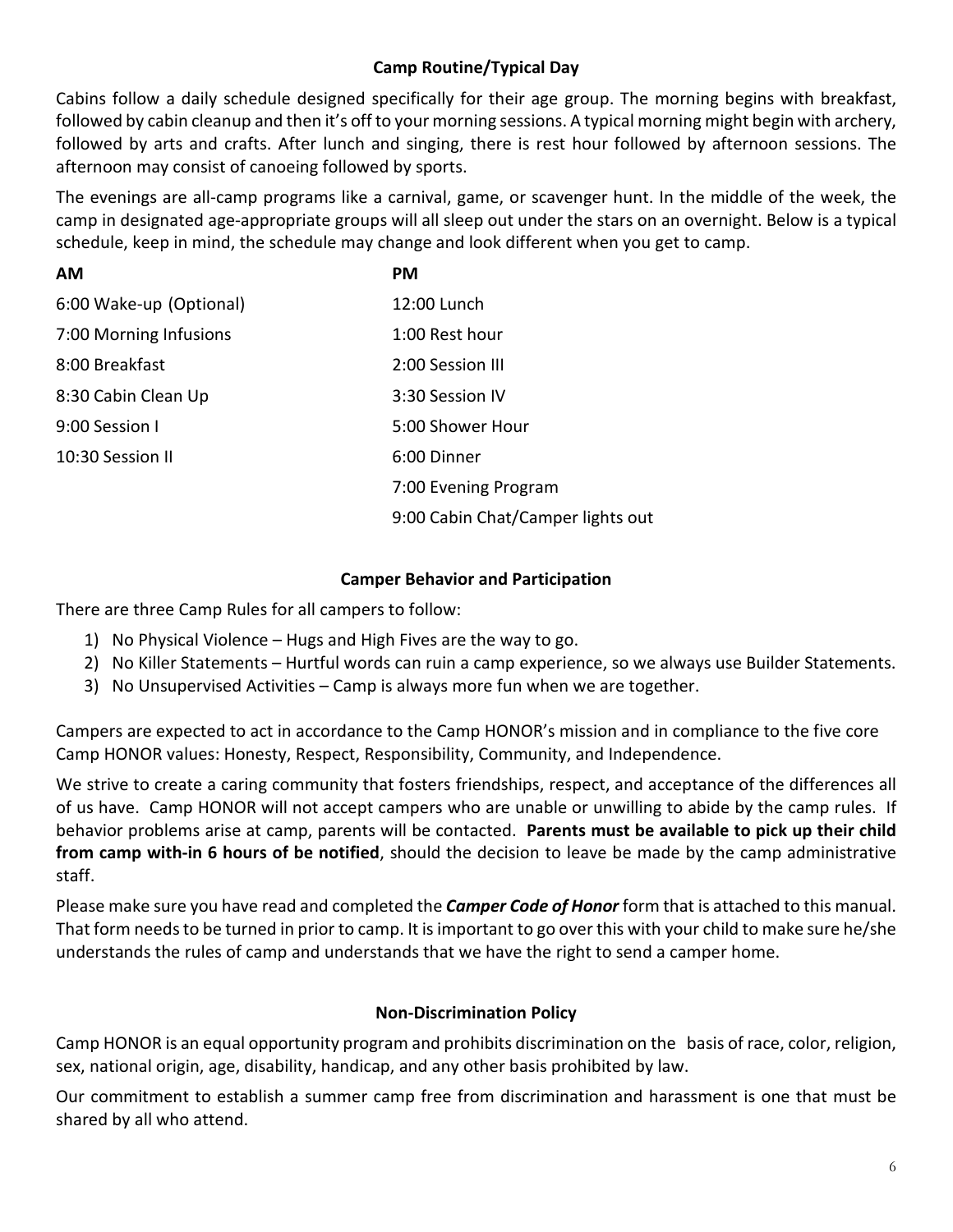# **Non-Denominational Policy**

Camp HONOR is a non-denominational camp and staff members are asked to refrain from sharing their personal religious beliefs with campers.

#### **Meals**

Nutritious meals are provided three times a day with healthy snacks also available during the day. Special dietary requests are also honored. Please notify Camp HONOR of special dietary needs on your child's application form. We need to inform the camp staff 2 weeks prior to the start of camp with any special food needs.

#### **Wellness Center**

Camp HONOR maintains a 24-hour, modern Wellness Center, staffed by physicians and nurses from the Phoenix and Tucson Hemophilia Treatment Centers and Phoenix Children's Hospital. The Wellness Center is stocked with standard first aid and medical supplies (Tylenol, Advil, Throat Lozenges, Band-Aids, etc.). You DO NOT need to send those types of medical supplies with your child to camp. If you are unsure of whether certain medications will be available, call the Phoenix Children's Hospital's Hemophilia Treatment Center at 602-933- 09186 or The Arizona Hemophilia and Thrombosis Center in Tucson at 520-626-7556. Parents will be contacted in the case of a medical emergency by a Wellness Center staff member.

# **Medications at Camp**

Your child should bring an ample supply of all prescription medications that he/she will need to take while at camp. **Medications should not be packed in your child's luggage.** We will collect and review your child's medications, doses and schedule with you at the check-in table prior to boarding the bus for camp. The medical staff on hand will pack your child's medication and bring it to camp.

#### **Factor**

Please bring an ample supply with you to the check-in table for your child's stay at camp. Campers on prophylaxis should have the doses needed for camp plus two additional doses. Campers on demand treatment should bring four to five treatments to camp. Please do not pack the factor in your child's suitcase. The factor should be given the medical staff at check-in. Do **NOT** pack infusion supplies as they will be provided by camp. Only need to bring factor.

# **Transportation to and from Camp**

Campers from the Phoenix Metropolitan and Tucson area will be transported on chartered, air-conditioned buses to and from camp in Prescott, AZ.

Parents of campers from Northern Arizona—Please plan on driving your child to and from camp. Please contact the Arizona Bleeding Disorders for a map and driving directions.

Parents of campers from any other part of Arizona not mentioned above, please contact the Arizona Bleeding Disorders at 602-955-3947 to make special arrangements.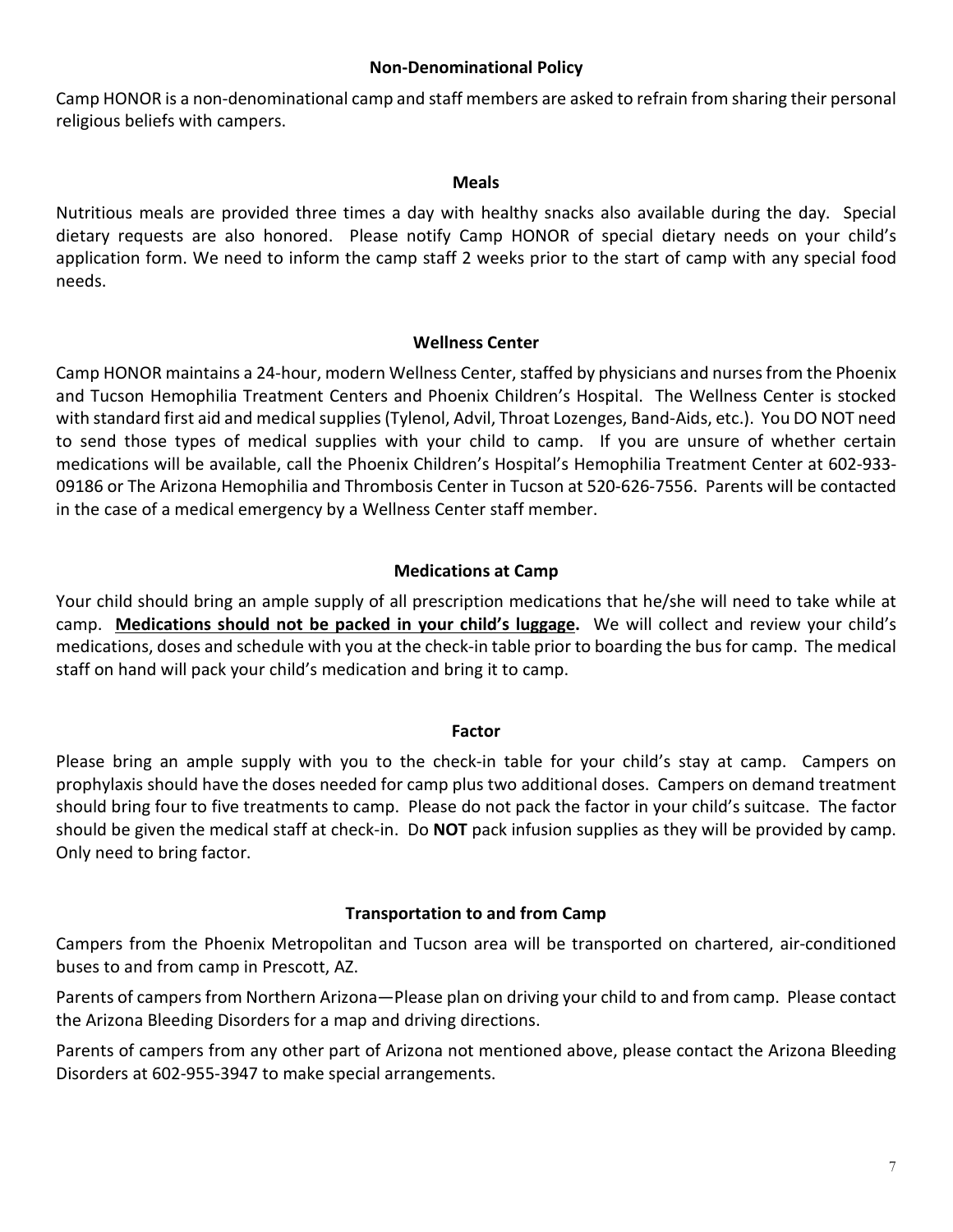# **Departure to Camp is Monday, July 11, 2022**

**From Phoenix**— Campers are meeting at the Arizona Bleeding Disorders office: 826 North 5th Avenue Phoenix, AZ 85003. Please park on 5<sup>th</sup> Avenue. Do NOT park behind our office as the buses will be using our back-parking lot.

Because of the tight space, we are asking parents to arrive at your designated time which will be provided to you by phone and over email so that we can eliminate congestion during check-in. Check-in takes approximately 30 minutes as you and your child will go through numerous stations to get cleared and loaded onto the bus.

**From Tucson**— Meeting times and locations will provided by email. You must stay with your child until they get on the bus.

**Northern Arizona**— Please plan to have your child at camp by 2:00p.m.

# **Return Home is Friday, July 15, 2022**

Phoenix— We will arrive back at approximately 12:00p.m. Camper pick-up will be at The Arizona Bleeding Disorders office. Please park in the front of the building, campers will be released in to the back yard where you can sign them out.

Tucson— the bus will return by 2:00pm.

Northern Arizona— Please pick up your child from camp at 10:00 a.m. on July 15, 2022.

# **Directions to Camp HONOR at Camp Wamatochick**

5101 S Senator Hwy

Prescott, AZ 86303

# Travelling from the North:

- Continue onto I-17 S
- Take exit 278 for State Hwy 169 toward Prescott
- Turn right onto AZ-169 S/State Hwy 169 S
- Turn right onto AZ-69 N/E State Rte 69
- Slight left onto AZ-69 N
- Slight right onto E Gurley St
- Turn left onto S Mt Vernon Ave
- S Mt Vernon Ave turns slightly left and becomes S Senator Hwy
- Camp Wamatochick will be on the left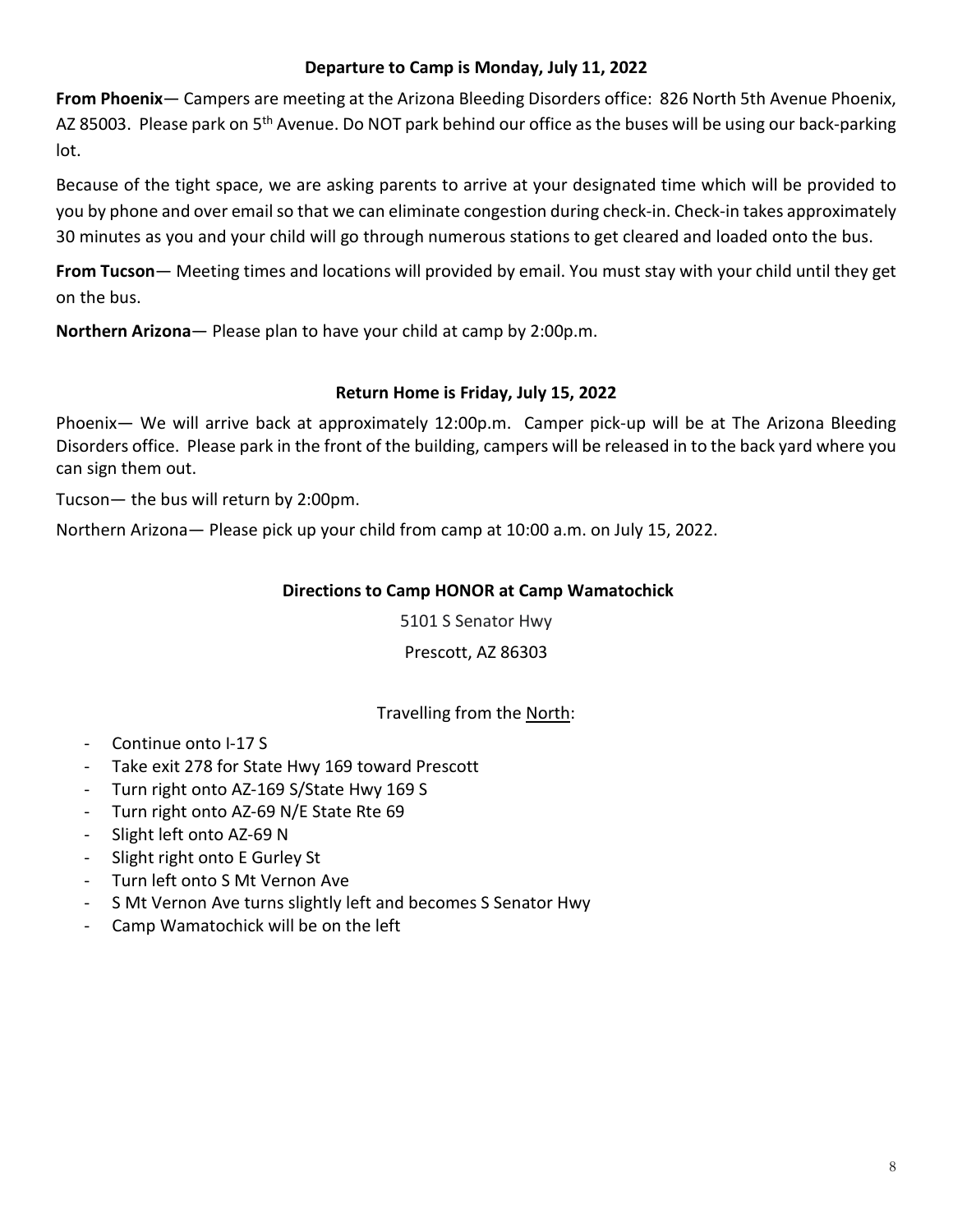- Merge onto I-10 W
- Keep left to stay on I-10 W
- Keep right at the fork to continue on I-17 N/US-60 W, follow signs for Flagstaff/I-10 Truck Rte
- Use the right 2 lanes to take exit 262 for AZ-69 N toward Cordes Lake Rd/Prescott
- Keep left to continue toward AZ-69 N/E State Rte 69
- Continue onto AZ-69 N/E State Rte 69
- Slight left onto AZ-69 N
- Slight right onto E Gurley St
- Turn left onto S Mt Vernon Ave
- S Mt Vernon Ave turns slightly left and becomes S Senator Hwy
- Camp Wamatochick will be on your left

# **Check-In Process**

In your acceptance letter received with the manual, you should have a time for your registration arrival. It is staggered to minimize the wait time and congestion. Upon arrival there will be several stations that you must go through prior to being ready to get on the bus. All paperwork will be reviewed and confirmed. Your child's luggage will be tagged and loaded after completing all check-in stations. The registration process will take approximately 30 minutes.

During camper check-in, we will be performing a health screening that includes checking the heads of all campers for head lice. If your child is found to have lice, they will be unable to board the bus for camp. We recommend parents check their children's heads 1 week prior to camp and if the lice are present, please call the Arizona Bleeding Disorders at 602-955-3947 in Phoenix to obtain the proper shampoo and instructions for cleansing the household.

# **Mail**

Campers will be encouraged to write home during camp. It is suggested that you write to your camper using the following address:

> Your Child's Name—Camp HONOR c/o Camp Wamatochick 5101 S. Senator Hwy Prescott, AZ 86303

Since we only have five days at camp, we suggest you mail letters to your child the day before they leave for camp to allow ample time for delivery in Prescott. When writing your child, please do not tell them that you miss them or about how sad you are that they are gone. They will want to come home to make you feel better. Instead, write about how you are hoping that they are having fun.

# **Phone, Email, and Internet**

The phone number at camp is [\(580\) 252-9105.](https://www.google.com/search?gs_ssp=eJzj4tZP1zcsSzE3LDFINmC0UjGosDA3Sk4xT0tMNkxJtUxMNbQCCpmZmySlmBlamhqbGRmbeAkkJ-YWKJQn5iaW5CdnZCZnAwCnJxR9&q=camp+wamatochick&rlz=1C1CHBD_enUS839US839&oq=camp+wamatoc&aqs=chrome.1.35i39i355j46i39i175i199j69i57j69i60l2.4810j0j7&sourceid=chrome&ie=UTF-8) This number should **only** be used to reach us in an emergency. Campers will not be accepting or making phone calls while at camp. If an emergency arises please call Vickie at 480-489-4098 and then the main camp number.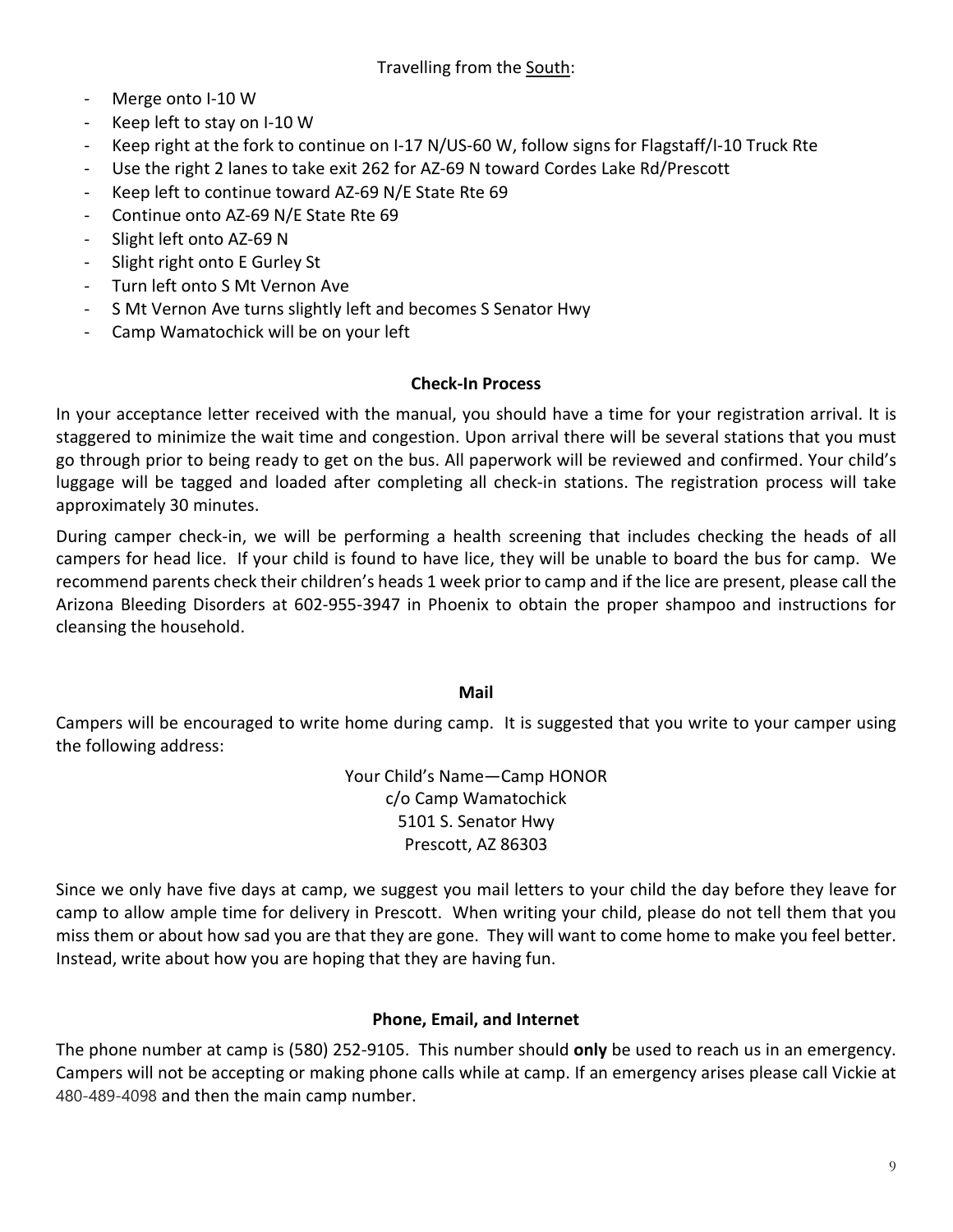**Please do not send your child with a cell phone to camp**. We strongly believe that camp is a refuge from our 'connected' world. It is an opportunity to forge friendships and gain new and meaningful experiences, away from technology. We do not want our campers using any electronic devices during camp. **They will be taken away and returned at the end of camp.** Campers will not have access to a computer for email or the Internet.

# **What NOT to Bring to Camp HONOR**

**The Arizona Bleeding Disorders will confiscate all items below upon arrival at Camp. All luggage will be checked. Safety of all of our campers is our top priority. We are not responsible for lost, damaged or stolen items while at camp. Therefore, any valuables should be left at home. The list below is not comprehensive. Camp HONOR reserves the right to confiscate anything deemed not to be appropriate for camp.** 

**Knives**— Knives, pocketknife, hunting knife or any other kind of knife.

**Weapons**— NO weapons of any kind are allowed at camp.

**Money**— There is no opportunity for your child to spend any money during camp.

**Valuables**— Expensive clothing, jewelry, watches or electronics (cell phones, computers, iPods, game systems, etc.) are better left at home for the purpose of keeping them from being misplaced or damaged. **Food/Snacks**— There is plenty to eat at camp; food in the cabins is an invitation to unwanted critters. We also ask that you do not send food items containing peanuts on the bus ride up to camp to provide a safe environment to our campers with allergies.

# **Other Items NOT allowed**—

Cell Phones All electronic devices, including but not limited to Nintendo DS, iPod, iTouch, iPad Alcohol, cigarettes or illegal substances Squirt Guns TV's Toys Lighters/Matches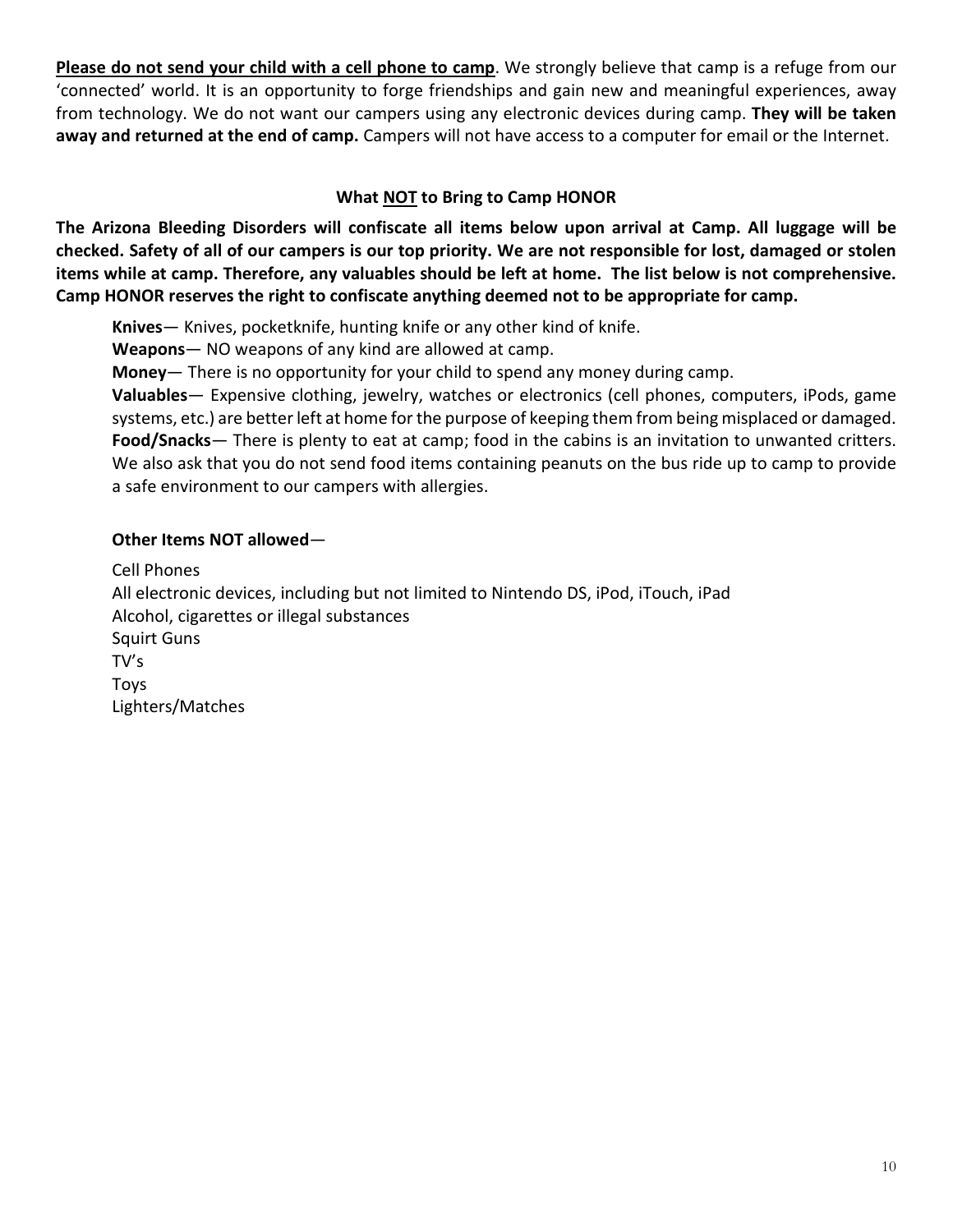# **Recommended Items to Bring to Camp HONOR**

PLEASE LABEL CLOTHING AND PERSONAL POSESSIONS—ITEMS LOOK ALIKE, WE WANT CAMPERS TO RETURN HOME WITH THEIR BELONGINGS.

The Arizona Bleeding Disorders is not responsible for lost, stolen or damaged items.

The average temperatures in Prescott in mid-July are lows in the 50s and highs in the 80s. Campers will spend one-night camping outside under the stars. Please keep in mind that they will need to dress warm for the evenings.

| 2-3 pairs of shorts                       | Warm Sleep wear                         |
|-------------------------------------------|-----------------------------------------|
| 2-3 pairs of long pants or sweats         | 1 modest swim suit                      |
| 3 T-shirts                                | 2 sweatshirts                           |
| 2 long sleeve shirts                      | 1 warm jacket                           |
| 7 pairs of underwear                      | 1 sun hat (i.e. baseball hat)           |
| 7 pairs of socks                          | Flashlight                              |
| 2 pairs of tennis shoes                   | Sunscreen and chap stick with sunscreen |
| 1 rain coat or poncho                     | Sleeping bag and pillow                 |
| 1 towel and washcloth for bath facilities | Optional:                               |
| Personal Hygiene Items:                   | Camera                                  |
| Toothbrush and toothpaste                 | <b>Books</b>                            |
| Soap and shampoo                          | Stationary/Postcards                    |
| Deodorant                                 | <b>Hiking Boots</b>                     |
| Hair brush/comb                           |                                         |

# **Feedback**

Ensuring your child has a positive experience is our utmost concern. At the conclusion of camp, we will be sending a survey to you for you and your child to complete regarding their camp experience. Please take the time to complete this survey so that we know what went well and what areas may need improvement. Only by receiving your feedback, both positive and constructive, can we continue to improve Camp HONOR.

# **Complaints or Grievances**

Campers— At camp, there is a designated camper advocate that campers can go to if they have a problem that they feel is going unresolved. We strive to make every camper comfortable and make every experience enjoyable. If for any reason, a camper has a problem with a counselor, an activity, another camper, or an uncomfortable situation, they can turn to their camper advocate for immediate assistance. Please inform your child that these resources are available. We let campers know that these people are available and make sure each camper knows they can go directly to their counselor or camper advocate.

Parents— If for any reason you feel the need to question or register a complaint about your child's experience at camp, please contact Leigh Goldstein, Executive Director of the Arizona Bleeding Disorders by phone or writing. If the Executive Director is unable to provide you a resolution, you may further contact the Board of Directors of the Arizona Hemophilia Association in writing to: